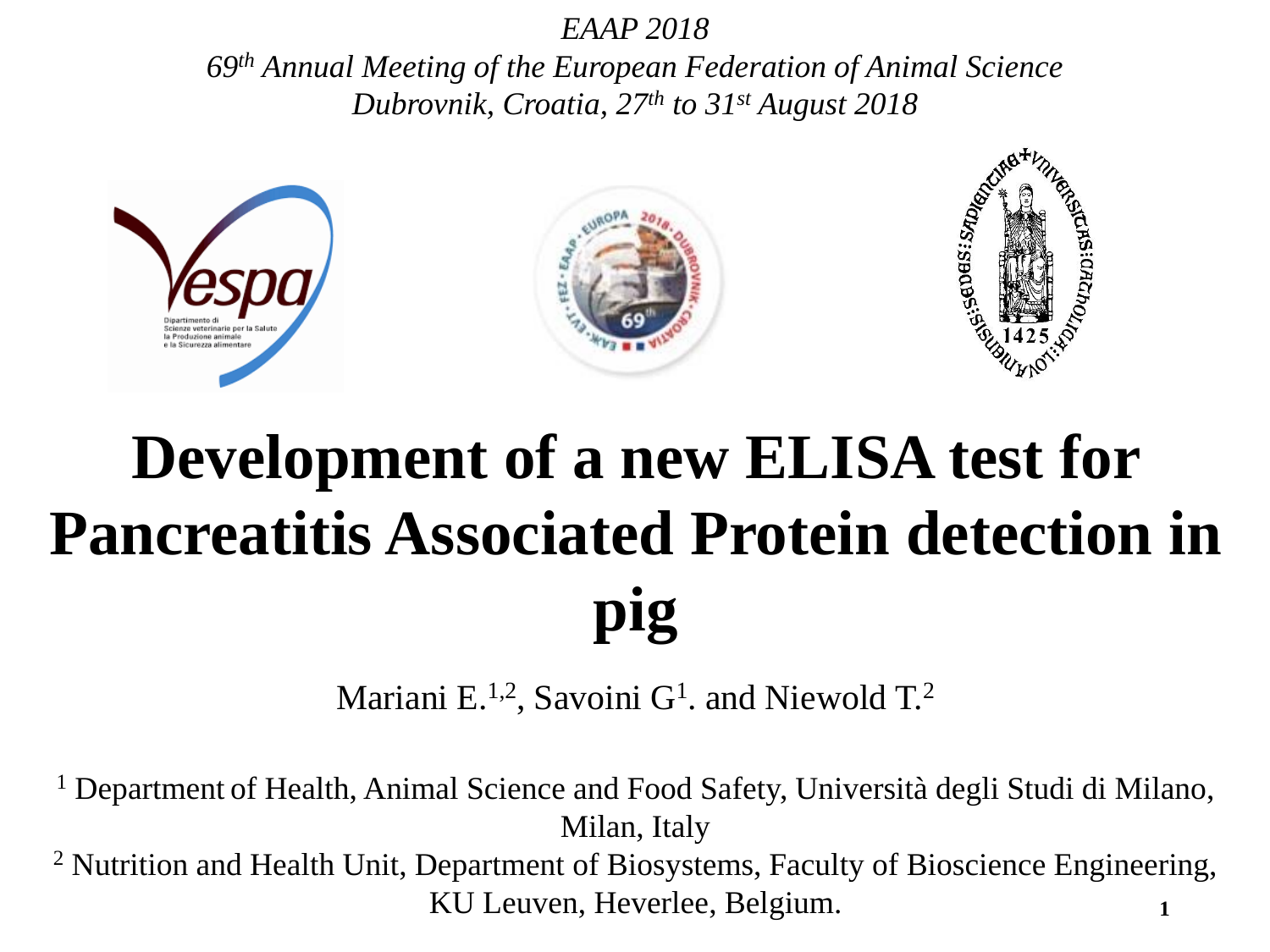#### **Background: Intestinal Inflammation**

#### Gastro intestinal tract is a site of interaction between pig and the environment

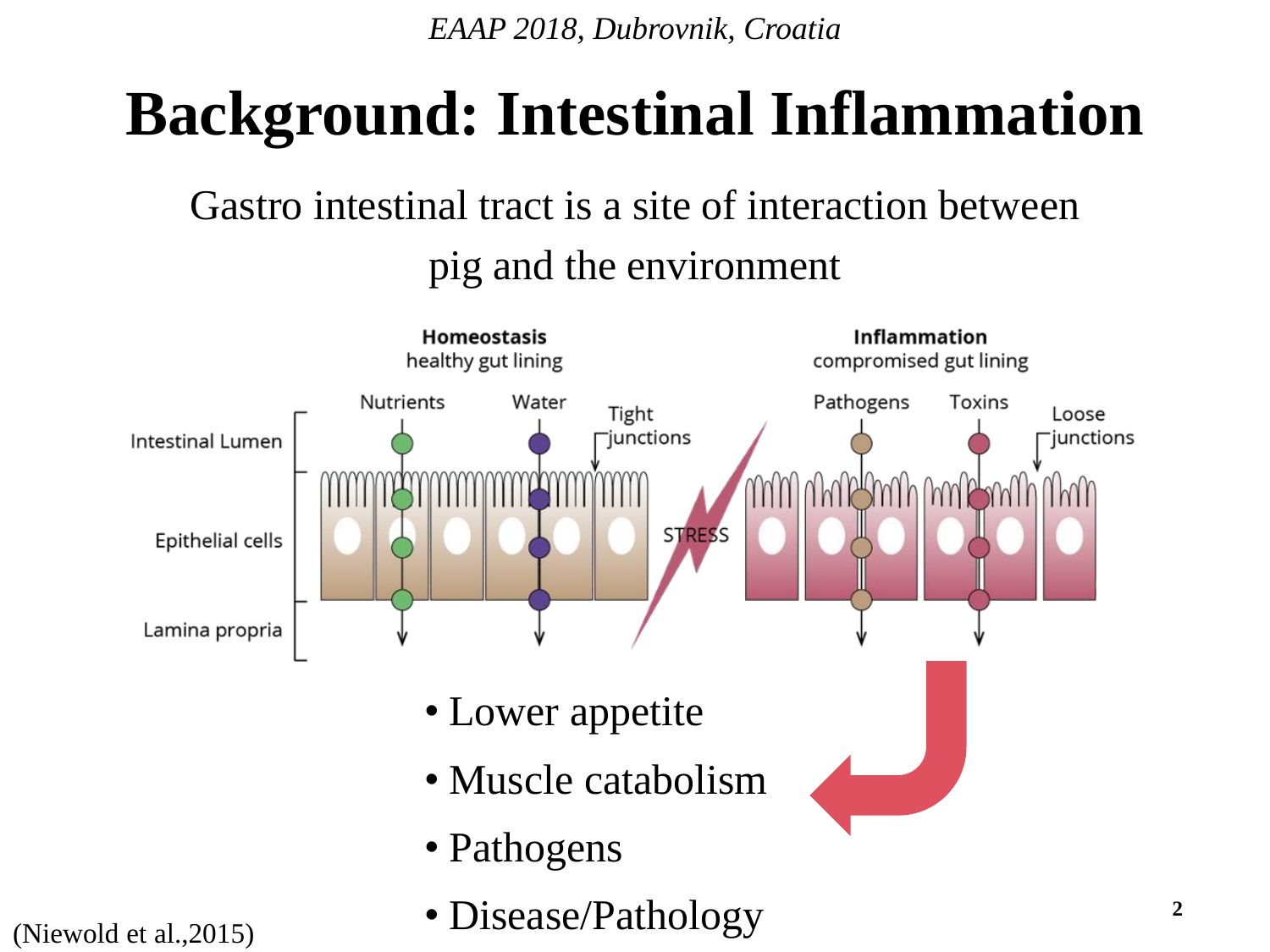#### **Background: Biomarkers**

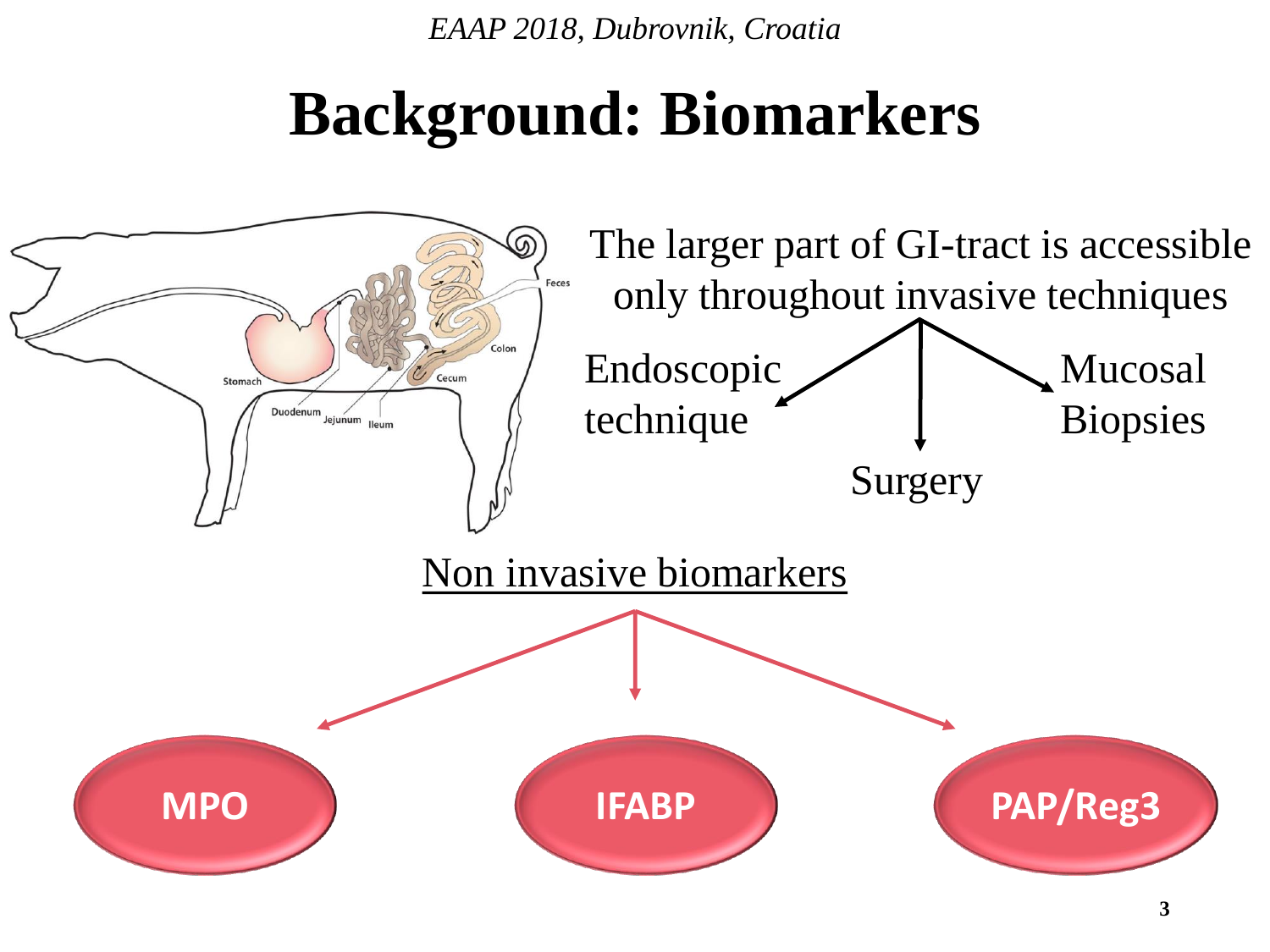# **Aim of the study**

The aim of this study was to develop a new Sandwich ELISA test for the detection and quantification of Pancreatitis Associated Protein (PAP/Reg3γ) in pig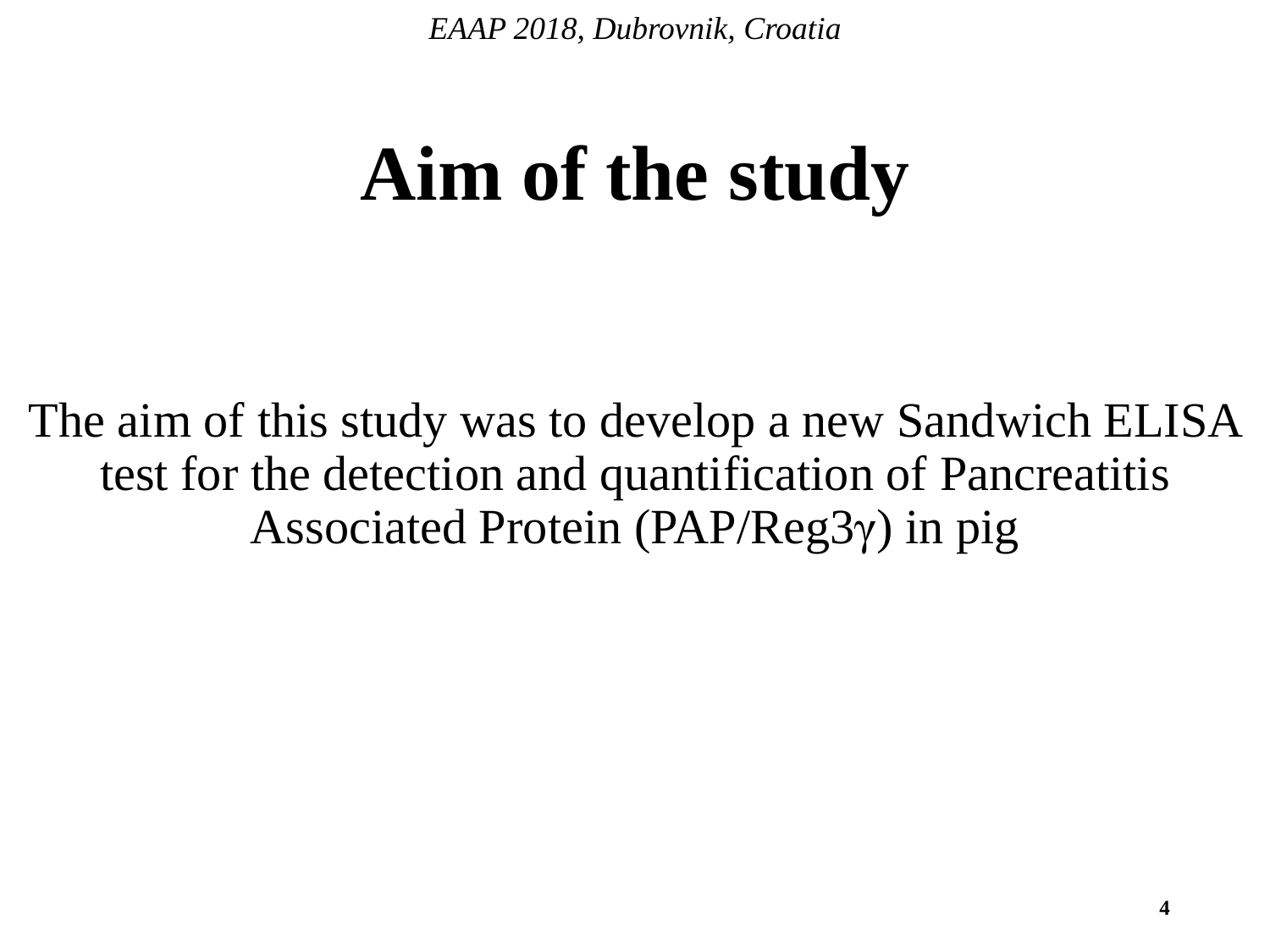## **Materials and Methods: Developing phase**



• VICTOR3<sup>TM</sup> multilabel plate reader, for absorbance measurement (after 90 minutes of dark incubation)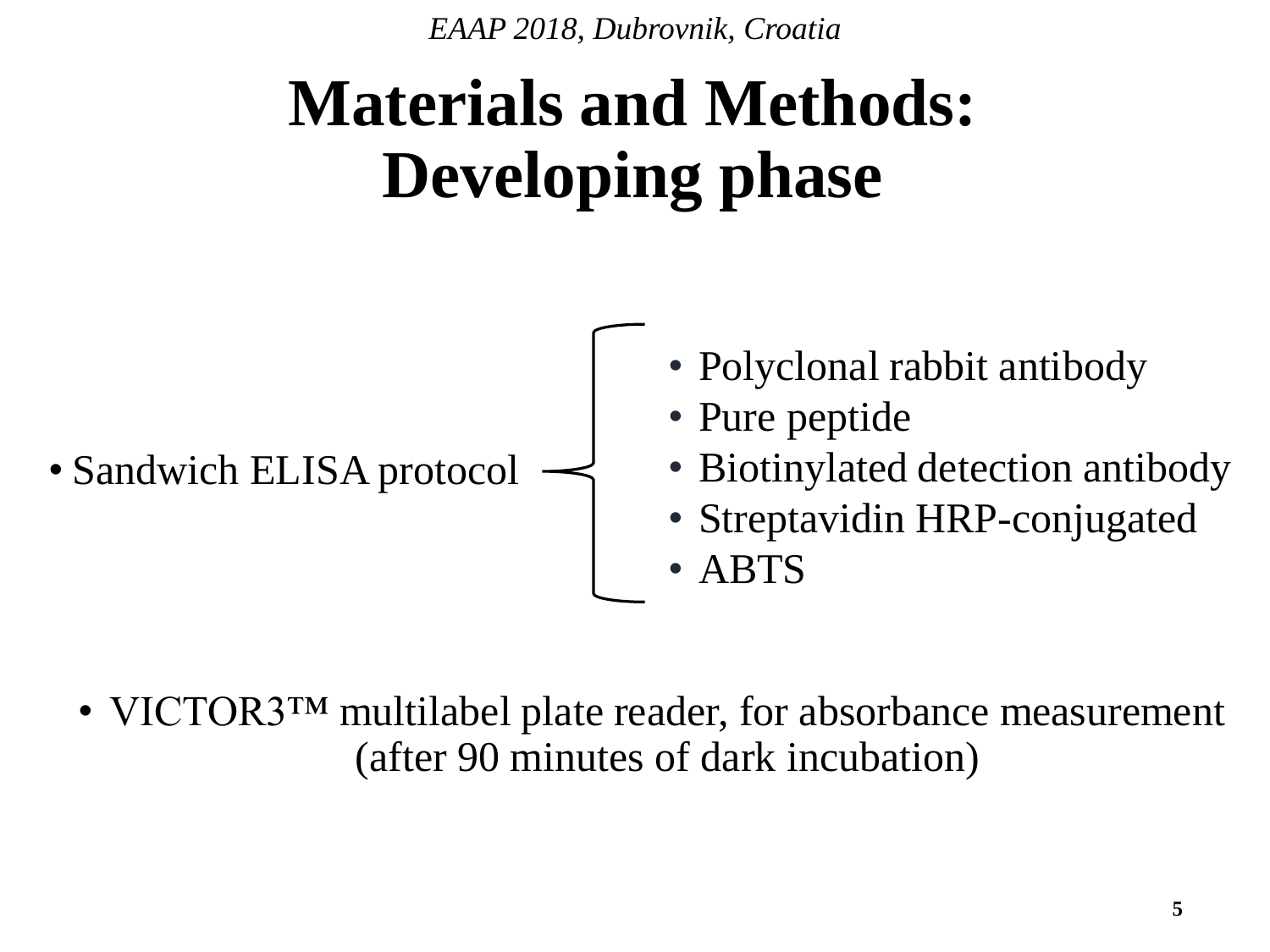### **Materials and Methods: Developing phase**

Pure peptide: most immunogenic part of native protein sequence (Soler et al., 2015):

MMLPSMSLPSLSWMLLSCLMLLSQVQGE DSPADTPSARISCPKGSMAYASY CYALFITPK **60**

TWMGADMACQKRPSGHLASVLSGAEASFVSSLIKNNLNALSDVWIGLHDPTEGLEPNAGG **120**

WEWSSSDVLNYVAWERNPSTSSYPGYCGSLSRNTGYLKWRDYNCYVNLPYVCKFKG **176**

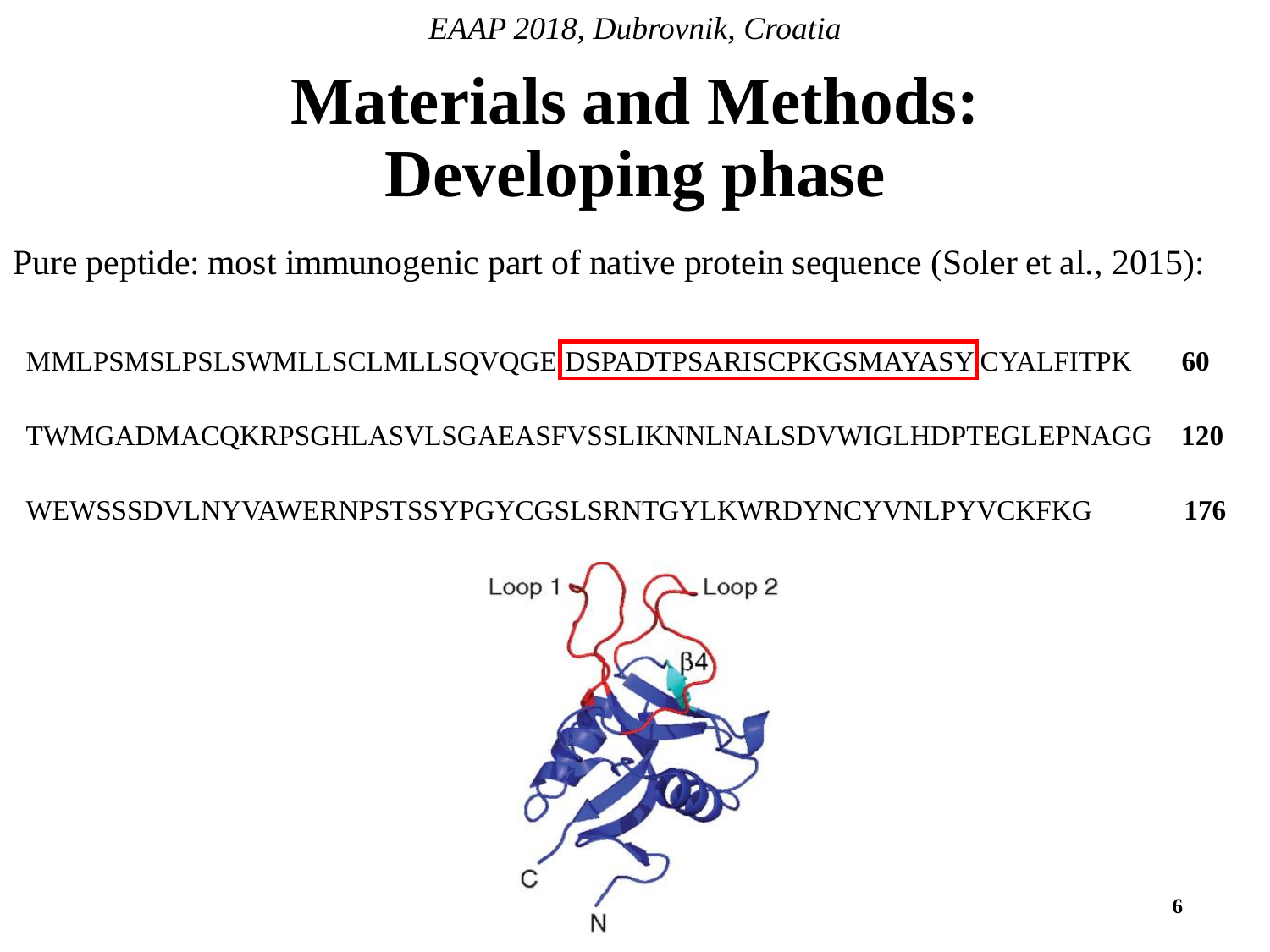## **Materials and Methods: Developing phase**

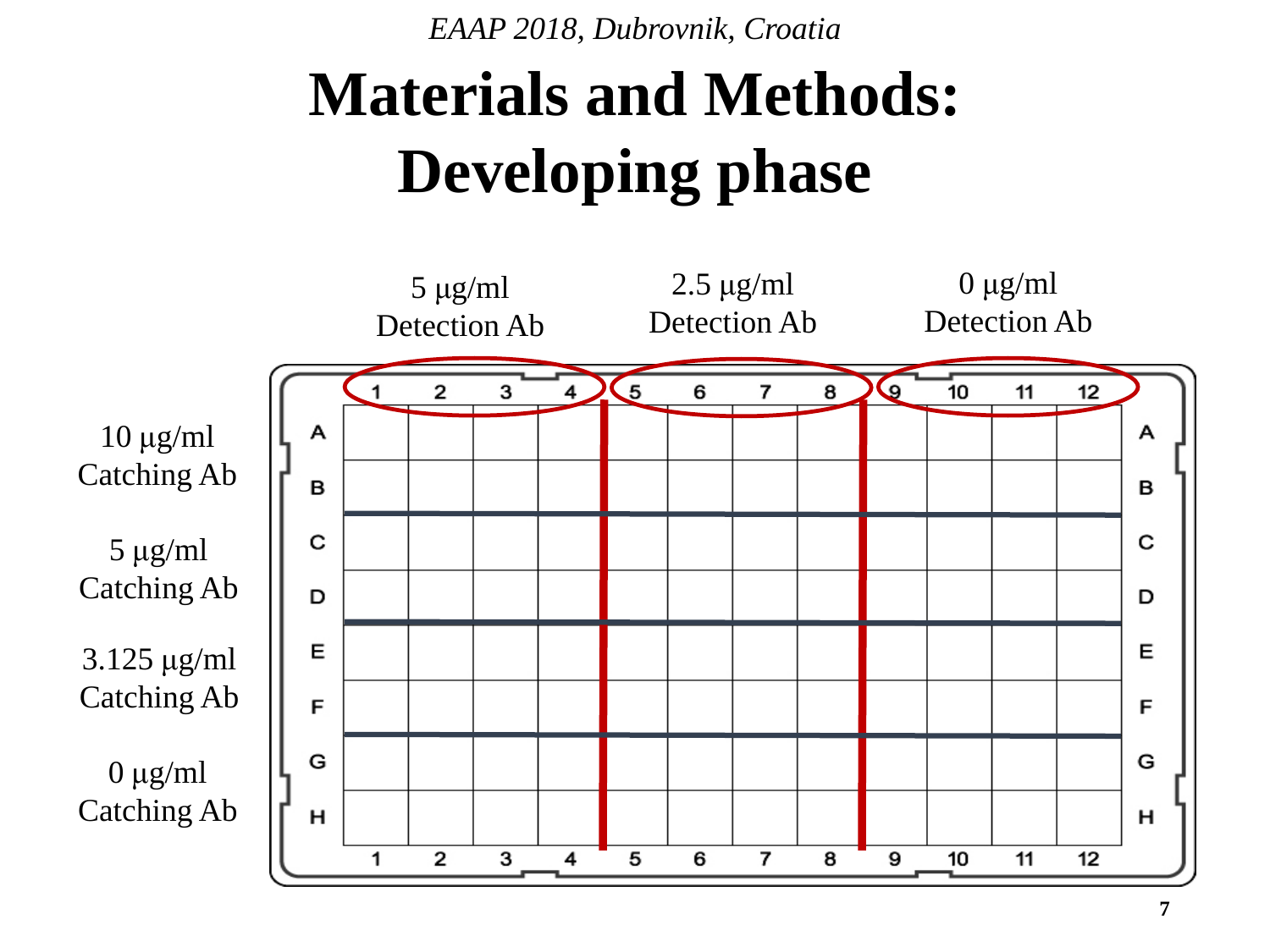#### **Materials and Methods: Validation phase**

- Two fecal samples with known MPO activity values
	- Low: 78.85 mill Units/mL
	- High: 350.09 mill Units/mL
- Extraction in PBS (1g of feces + 1mL PBS  $\rightarrow$  double centrifugation)

 $\rightarrow$ Dilution factor of extracts: 1:10 – 1:50 – 1:100

Hypothesis: High MPO = High Reg3 $\gamma$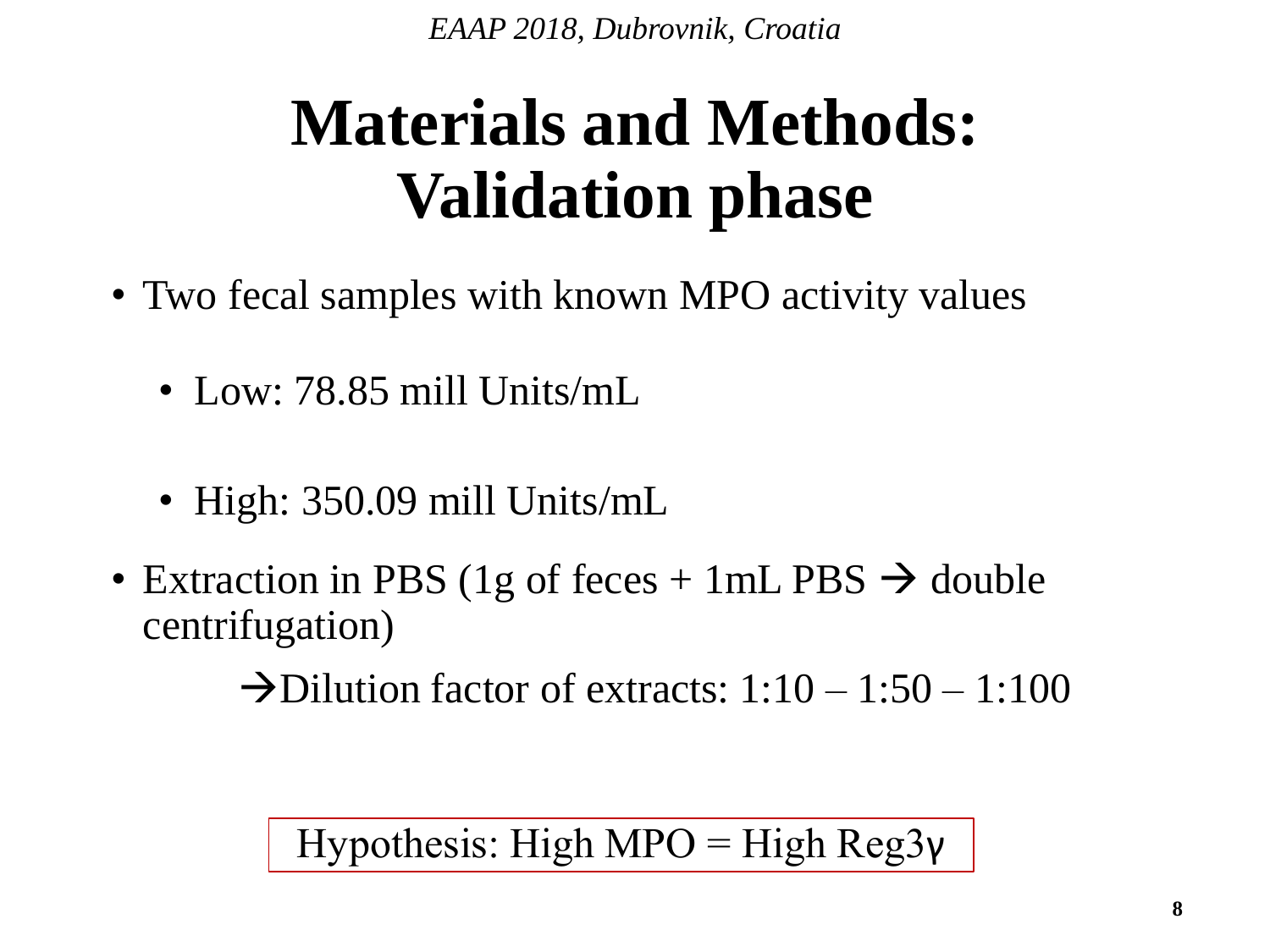### **Materials and Methods: Stability test**

- With and without Protease Inhibitor cocktail (PIC)
- Three different conditions:
	- Cold room:  $+4^{\circ}$  C
	- Room Temperature (RT)
	- Water bath:  $+37^{\circ}$  C
- Time sampling:  $+4h$ ,  $+8h$ ,  $+24h$
- Control: immediately frozen supernatant (+/- PIC)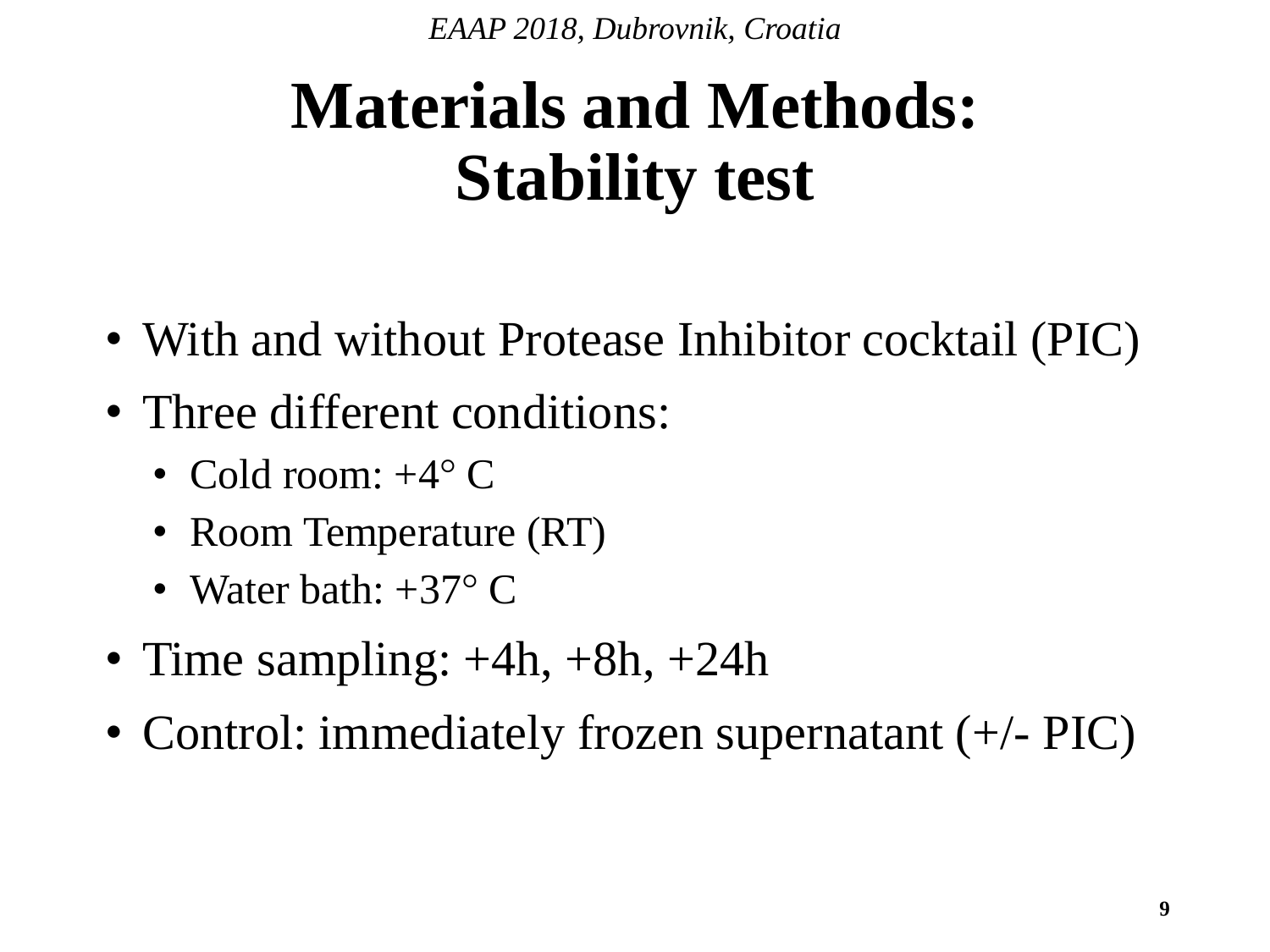### **Materials and Methods: Statistical Analysis**

- Linear regression and Interpolation of standard curve was performed with GraphPad Prism® v.7.04 software.
- Results from stability test were analysed with a GLM and a

MIXED procedure using SAS 9.4.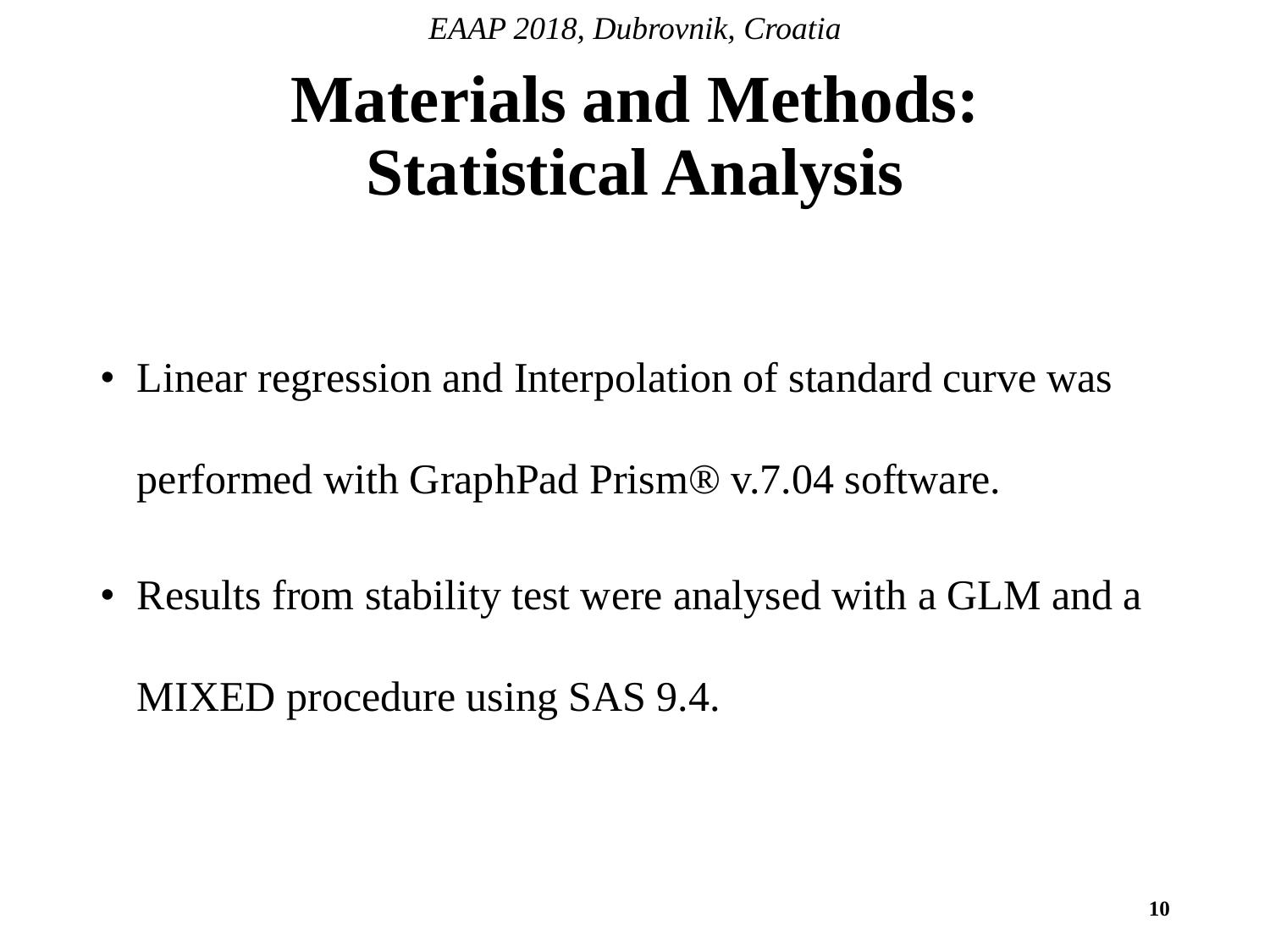#### **Results: Developing phase**



Peptide concentration µg/m L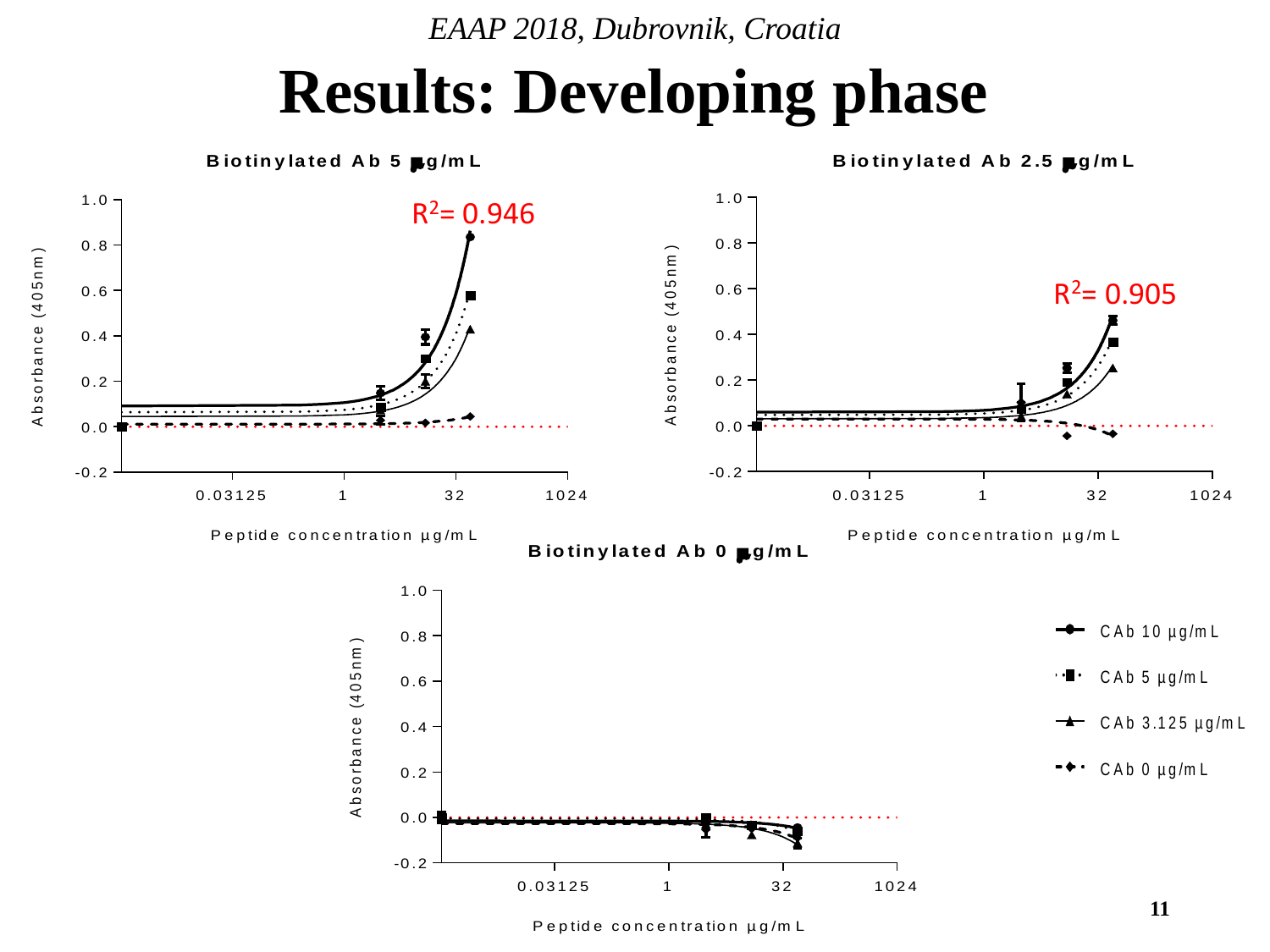#### **Results: Validation phase**

| Sample                      | <b>MPO</b>      | Dilution<br>Factor | Corrected average              | Final Reg3 $\gamma$ |
|-----------------------------|-----------------|--------------------|--------------------------------|---------------------|
|                             | Activity        |                    | absorbance value concentration |                     |
|                             | (millU/mL)      |                    | (405nm)                        | $(\mu g/mL)$        |
| $\mathcal{D}_{\mathcal{L}}$ | 78.85<br>350.09 | 10                 | 0.169                          | 129.552             |
|                             |                 | 50                 | 0.083                          | 296.907             |
|                             |                 | 100                | 0.028                          | 177.474             |
|                             |                 | 10                 | 0.505                          | 507.032             |
|                             |                 | 50                 | 0.157                          | 599.053             |
|                             |                 | 100                | 0.079                          | 562.570             |

**Table 1**: Average absorbance values (n=2) and Reg3γ concentrations (μg/mL of peptide equivalent) of samples with known MPO activity values.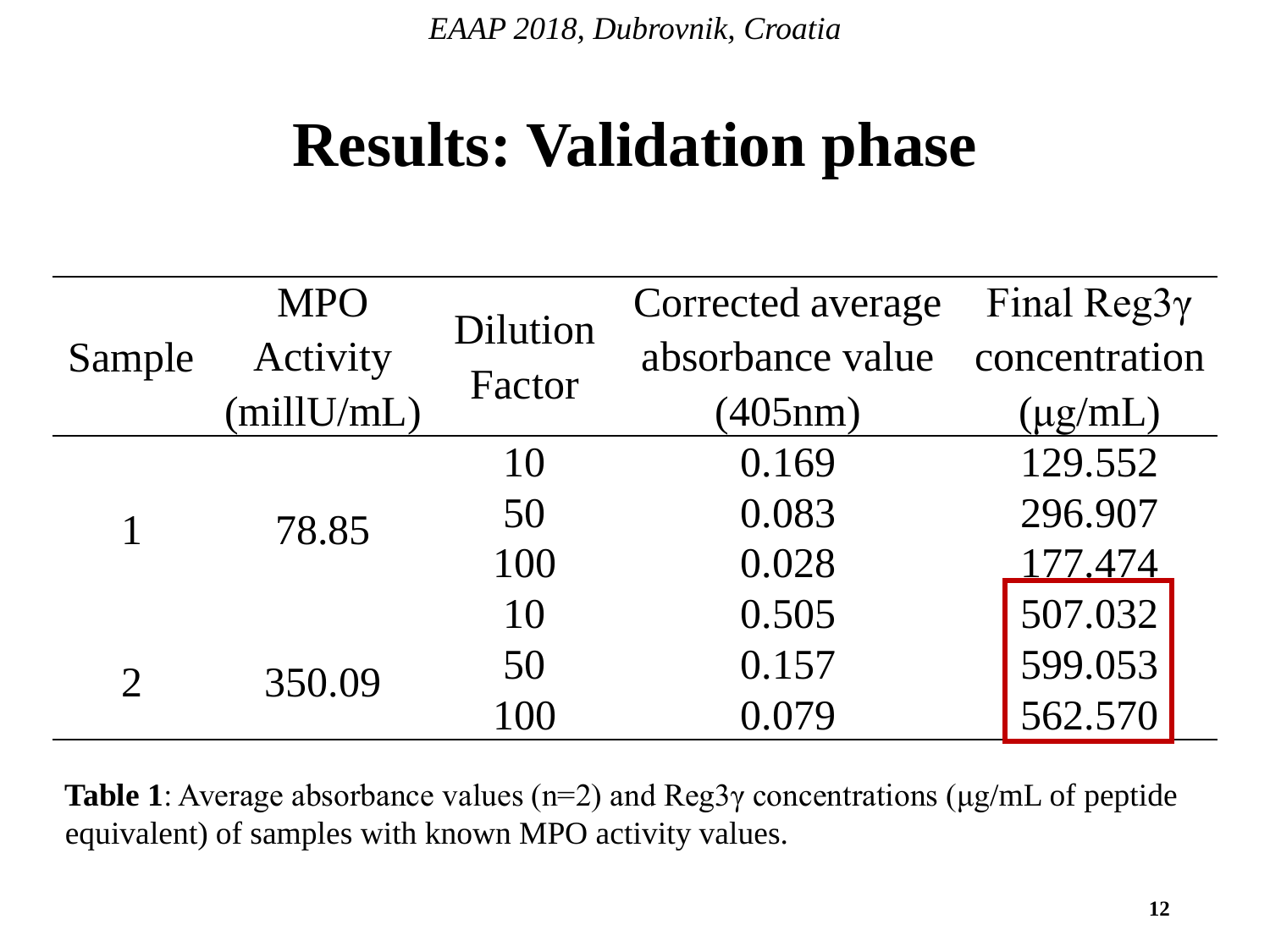#### **Results: Stability Test**

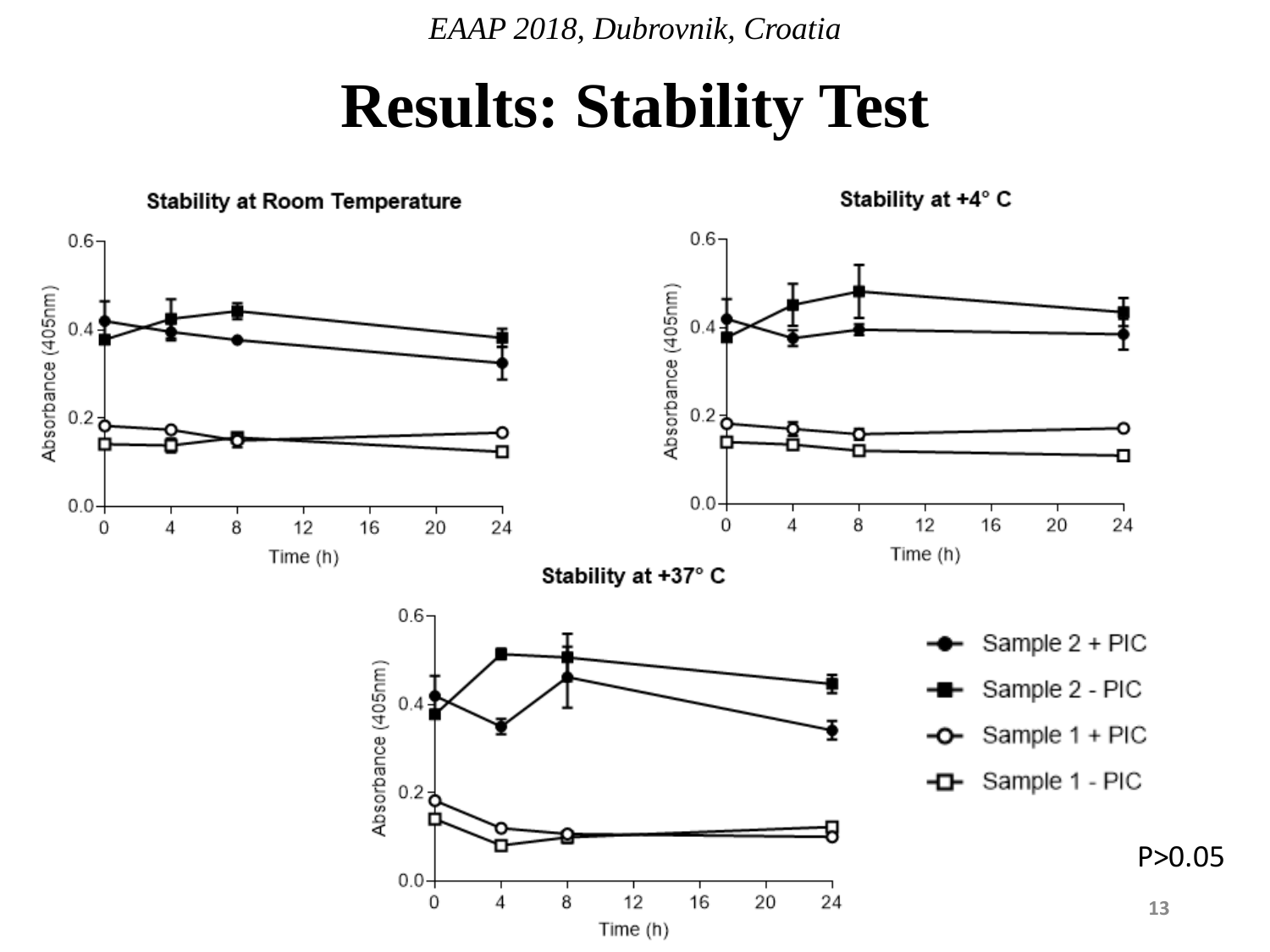#### **Conclusions**

- The set up protocol works and has an high specificity for the peptide's sequence
- The sandwich ELISA test developed is able to detect porcine Reg3γ in complex matrices as faeces.
- Correlation between MPO and PAP/Reg3γ (??)
- Immunoreactivity stable at different temperatures